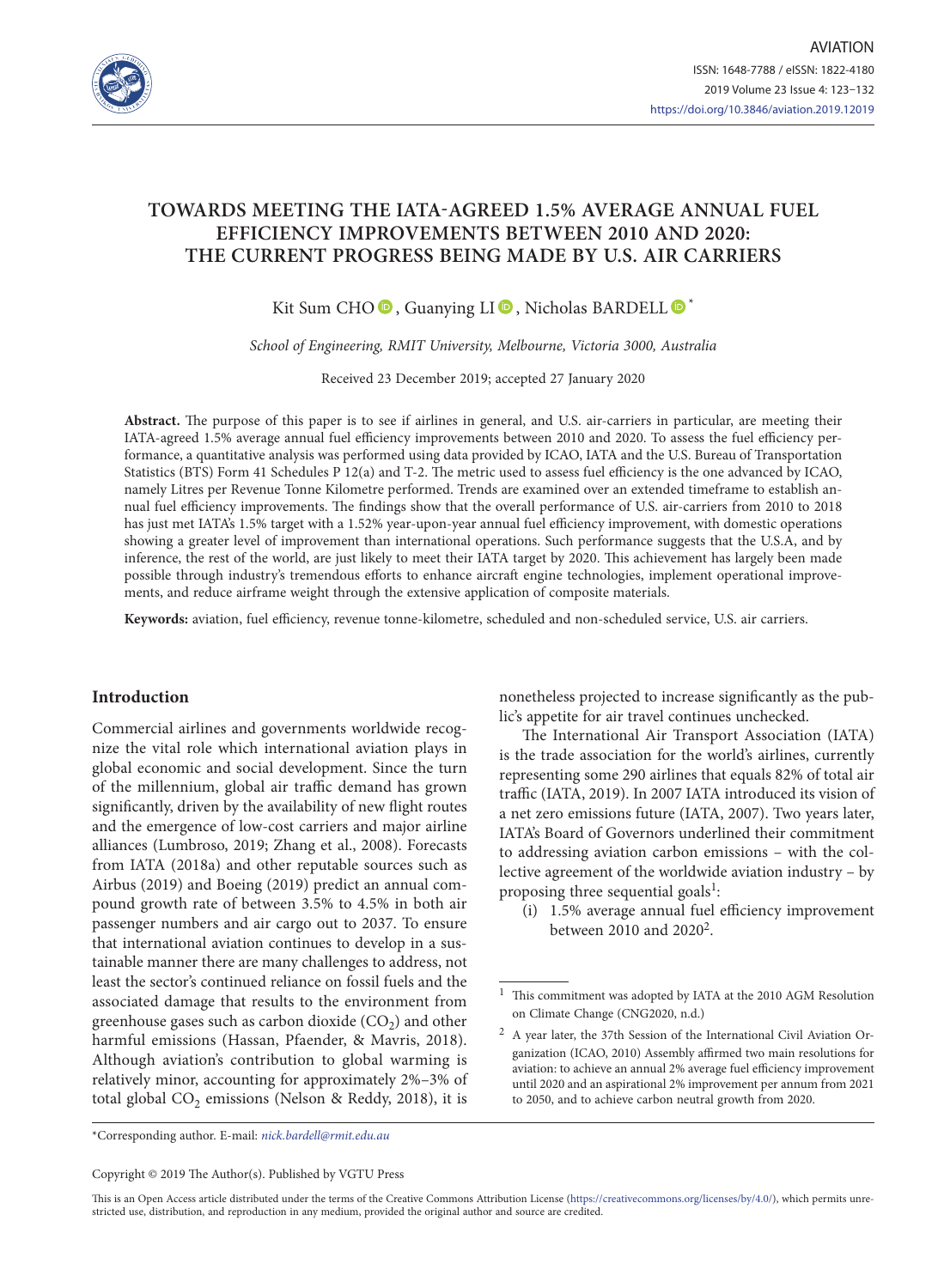- (ii) Carbon neutral growth from  $2020<sup>3</sup>$ .
- (iii) A reduction of 50% in net emissions by 2050 compared to 2005 levels (IATA, 2009).

Furthermore, IATA, through its member airlines, and ICAO, through its 193 member states (ICAO, 2019), are implementing a broad range of practical measures<sup>4</sup> to improve airline fuel efficiency and ensure the sustainability of the aviation industry. This accords with the United Nations' definition of a sustainable development as one that "*meets current needs without compromising the ability of future generations to meet their needs*" (Engelman, 2013).

However, the forecast growth in the number of people flying will see the industry's emissions continue to rise unless combatted by other means (Budd, Griggs, & Howarth, 2013). Indeed, as Gössling and Upham (2009) noted, the main challenge facing the industry is whether or not the fuel efficiency improvements can keep up with the growth in demand for air transportation.

Hence the aim of this paper is to assess if airlines in general, and those in the U.S. in particular, are meeting the first of their IATA-agreed goals, namely achieving a 1.5% average annual fuel efficiency improvement. This study further accounts for both domestic and international markets, and distinguishes between scheduled and non-scheduled flights, in an attempt to provide a comprehensive overview of how fuel efficiencies vary within different aviation sectors.

According to ICAO (2009), scheduled services are flights scheduled and performed for remuneration according to a published timetable, or so regular or frequent as to constitute a recognizably systematic series, which are open to direct booking by members of the public. A nonscheduled air service is a commercial air transport service performed as other than a scheduled air service. Though the terms non-scheduled and charter (i.e. a contractual arrangement between an air carrier and an entity hiring or leasing its aircraft) have come to be used interchangeably, it should be noted that not all commercial non-scheduled operations are charter flights.

Attention is focused here on U.S. air carriers primarily because:

- (i) The U.S. is home to the largest aviation market in the world, in terms of revenue tonne kilometres (IATA, 2018a), and
- (ii) the only freely-available source of commercial aviation data that includes both traffic volumes and fuel consumption usage belongs to the U.S. Bureau of Transportation Statistics (BTS Schedule P-12(a) 2019, BTS Schedule T-2, 2019).

With reference to (i), it must be pointed out that the U.S.A. only accounts for approximately 20% of total worldwide aviation activity<sup>5</sup> (IATA, 2018b; IATA, 2018c). Hence whilst the trends in U.S. aviation fuel efficiency that are reported here may not be fully reflective of other regions in the world, they should nonetheless provide a broad indication of what might be expected. With reference to (ii), it is regrettable that other aviation-intensive world markets, such as those in Europe, S.E. Asia and China, do not publish such fuel and traffic volume information. This limitation has previously been noted by other researchers, such as Peeters, Middel, and Hoolhorst (2005)<sup>6</sup>, and the dearth of publicly available information about aviation fuel efficiency continues to frustrate further research efforts.

#### **1. Fuel efficiency metric**

Aircraft fuel efficiency performance can encompass a wide range of capabilities such as range, payload, speed, altitude etc. As a result, many different studies have been conducted, ranging from comparisons between different aircraft types (Lee et al., 2001; Babikian, Lukachko, & Waitz, 2002) to the energy efficiency of entire airlines (Miyoshi & Merkert, 2010; Cui & Li, 2015, 2016). Seminal work by Nangia (2006) and Hileman et al. (2008) demonstrated that the productivity of aviation could be quantified in its simplest form as the "product of passenger and cargo payload and the distance travelled while the cost is examined in terms of fuel energy consumed". They termed this metric the Payload Fuel Energy Efficiency (PFEE). A similar fuel efficiency metric was adopted by ICAO (2010) in Article A3719, Item 4, defined as the volume of fuel used per Revenue Tonne-Kilometre (RTK) performed. As such, this metric represents the amount of fuel in litres that is required to move one tonne of revenue payload a distance of one kilometre by air. The main advantages of using such a simple measure are:

- Only a limited amount of input data is required, improving the chances of success;
- A given fleet of aircraft will generally be represented by a mix of new, efficient aircraft types, and older, less efficient models. The ICAO metric will hence provide an overall fleet average;
- The ICAO metric represents an absolute measure of how much payload has actually been transported in a given time period<sup>7</sup>, and how much fuel was expended in the process.

 $3$  More recently, ICAO has adopted a new aircraft CO<sub>2</sub> emissions standard which will reduce the impact of aviation greenhouse gas emissions on the global climate. This represents the world's first global design certification standard governing  $CO<sub>2</sub>$  emissions for any industry sector, and will apply to new aircraft type designs from 2020, and to aircraft type designs already in-production as of 2023 (ICAO, 2017).

These measures include improvements in aircraft technology and operations, more efficient use of airspace, and the increasing uptake of sustainable alternative fuels for aviation.

<sup>5</sup> In 2018 the North American passenger market (RPK) and air cargo market (FTK) accounted for 22.4% and 23.7% respectively of the world market.

<sup>6</sup> "Although world aviation traffic statistics are available from several sources, relevant fuel consumption data for commercial aviation are hardly available in an appropriate format." Peeters, Middel, and Hoolhorst (2005).

<sup>7</sup> This is preferable to using a relative measure, such as the passenger or cargo load factor, which is not a technical property of the aircraft but more a measure of the operational efficiency of the airline.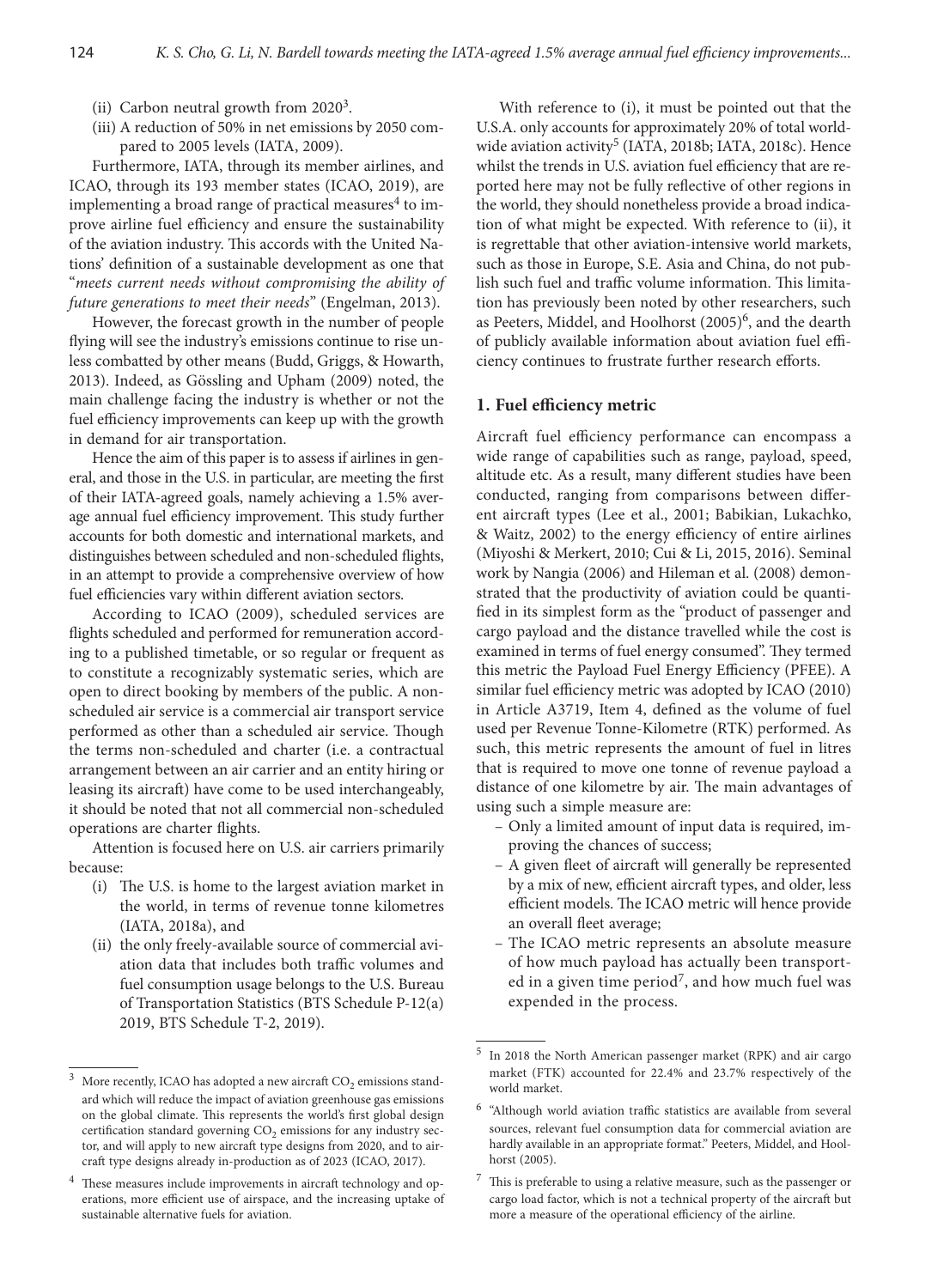It is also noted that an aircraft's trip fuel burn can vary significantly as a function of both the payload carried and the mission range for a given trip, along with a variety of other operational factors that cannot easily be predicted<sup>8</sup>. However, all these complicating factors are accounted for in the ICAO metric, since only the gross fuel consumption in a given time period is required.

In the context of commercial aviation, the unit of payload depends on whether the aircraft is being used to transport passengers, freight/post/express, or a combination of these. Attention is paid to the following three types of service:

- cargo payload (freight and mail) carried on scheduled or non-scheduled all-cargo dedicated freighter aircraft, e.g., Boeing 777F;
- cargo payload (freight and mail) carried on scheduled or non-scheduled passenger aircraft (this is sometimes referred to as belly-freight), e.g., Airbus A330-200;
- passenger payload carried on scheduled or nonscheduled passenger aircraft, e.g., Airbus A380-800.

At this stage it is important to recall two standard measures frequently used in aviation:

- Air passenger traffic is measured in RPKs, Revenue Passenger-Kilometres. A revenue passengerkilometre is generated when one revenue-paying passenger is transported one kilometre.
- Air cargo traffic is measured in RTKs, Revenue Tonne-Kilometres. A revenue tonne-kilometre is generated when a metric tonne of revenue load is carried one kilometre.

Hence, to reflect the productivities of both passenger transport and cargo, it is necessary to convert the number of RPKs to RTKs so that the overall productivity is rendered in consistent tonne units. This conversion requires an average weight for passengers, including their luggage, assumed here to be 200 lbf (90.7 kg) per passenger (BTS Schedule T100, 2019). The ICAO fuel efficiency metric, denoted here by the symbol η, can then be formulated as:

$$
\eta = V_{fuel} / (RTK_{pax} + RTK_{freight} + RTK_{mail}), \qquad (1)
$$

where  $V_{fuel}$  is the volume in litres of fuel required to deliver the service performed; η has units of L/RTK and is used herein for all the subsequent analyses of fuel efficiency.

### **2. Methodology**

This research methodology adopted here is categorized as quantitative research, based on secondary data, obtained from the U.S. DoT Schedules T-2 and P-12(a) (BTS Sched-

ule T-100, 2019). All subsequent data manipulation follows standard analytical procedures, as described in Sections 2.3-2.5 and Table 1.

The Bureau of Transportation Statistics is a U.S. Department of Transport database freely available to the general public that provides a wealth of data on commercial aviation, multimodal freight, and transportation economics (BTS Schedule P-12(a) 2019, BTS Schedule T-2 2019). The Air Carrier Statistics database, referred to as Form 41 Traffic, contains domestic and international airline market and segment data. Certificated U.S. air carriers report monthly air carrier traffic information using Form T-100. The data is collected by the Office of Airline Information, Bureau of Transportation Statistics. Durso (2007) provides a comprehensive overview of the Form 41 database and the interested reader is encouraged to consult her work.

## **2.1. Schedule T-2: U.S. air carrier traffic and capacity statistics by aircraft type**

The Schedule T-2 database (BTS Schedule T-2, 2019) summarizes the T-100 traffic data reported by U.S. air carriers only. The quarterly summary is compiled by aircraft types/configurations, carrier entities (geographical regions in which a carrier operates), and service classes, and includes available seat miles (ASMs), available ton miles (ATMs), revenue passenger miles (RPMs), revenue ton miles (RTMs), and aircraft fuels issued in U.S. gallons<sup>9</sup>. For a given single year of operation, this information generally amounts to thousands of lines of numerical data (5,000–6,500).

### **2.2. Schedule P-12(a) (all carriers)**

Schedule P-12(a) (BTS Schedule P-12(a), 2019) contains monthly reported fuel costs, and U.S. gallons of fuel consumed, by air carrier and category of fuel use, including scheduled and non-scheduled services for domestic and international traffic regions.

### **2.3. Data filtering and manipulation – service class**

According to the T-100 Traffic Reporting Guide (2007), the data in Schedule T-2 is reported in different service classes; the ones of interest in this study are limited to:

F – Scheduled Passenger Service (includes Freight/ Mail in the Belly),

G – Scheduled ALL Cargo Service (NO Passengers),

L – Non-Scheduled Passenger Service (includes Freight/Mail in the Belly),

N – Non-Scheduled Military Passenger Service by U.S. Carriers (includes Freight/Mail in the Belly),

<sup>8</sup> These operational factors include the cruising altitude (often decided by ATC controllers, not the aircrew), en-route traffic conditions (which means the cruising altitude can change several times during a single flight), airport restrictions on climb-out to minimise the noise footprint (which means more fuel is consumed because the flaps must be extended for a longer time), and, of course, the fact that in straight and level cruise conditions, the fuel consumption reduces as the plane gets lighter as it gradually burns its own fuel (which is a key assumption used in deriving the Breguet Range equation).

<sup>9</sup> It is noted that fuel data can only be found in Schedule P-12(a), although it should appear in Schedule T-2 in the column "AIRCRAFT\_ FUELS\_921" – most likely this column is suppressed due to company confidentiality issues, and only fleet-wide totals by geographical region are provided in Schedule P-12(a).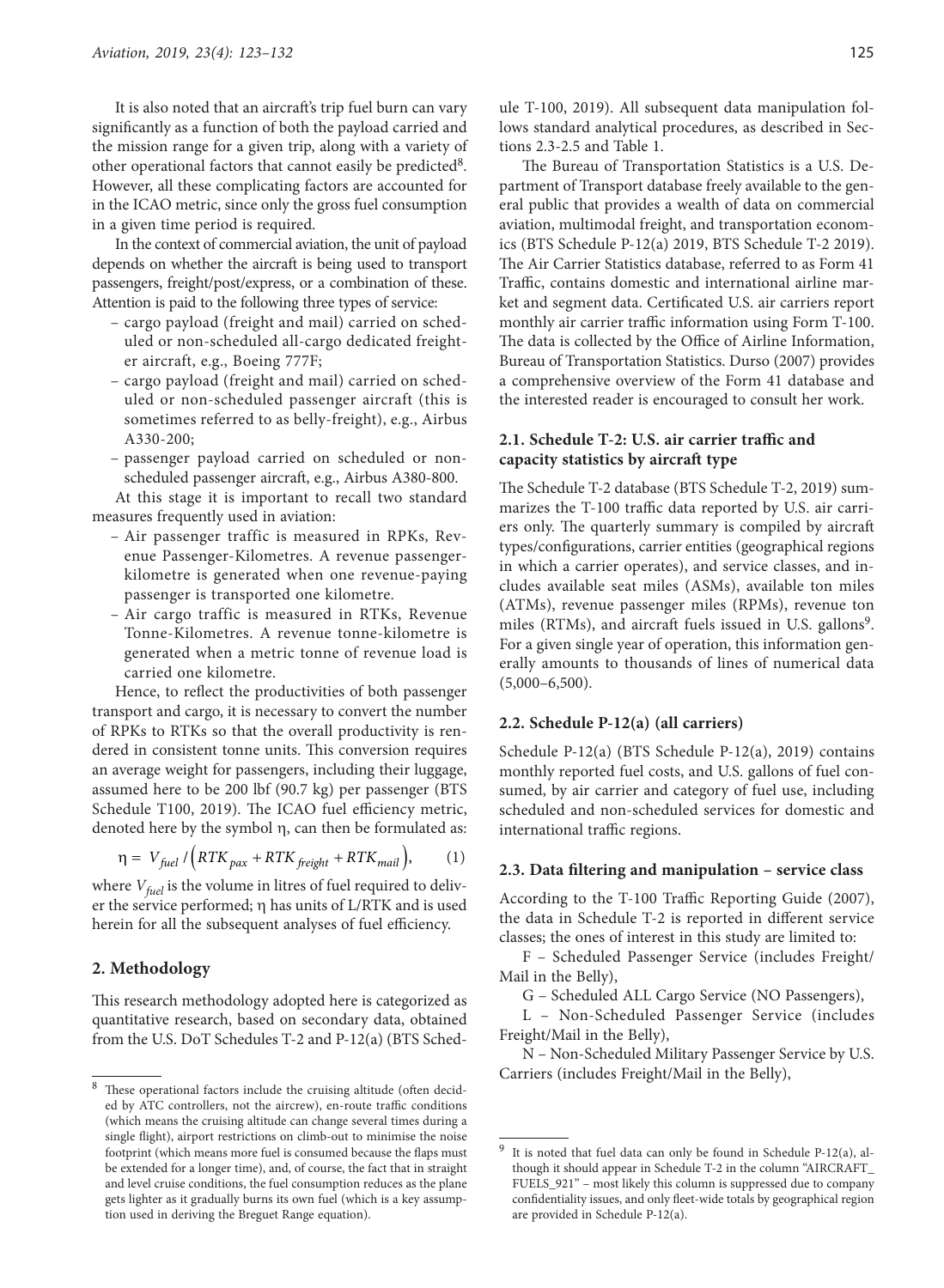P – Non-Scheduled ALL Cargo Service (NO Passengers), and

R – Non-Scheduled Military ALL Cargo Service by U.S. Carriers (NO Passengers).

# **2.4. Data filtering and manipulation – Carrier Region**

Carrier Region includes  $A \sim$  Atlantic,  $D \sim$  Domestic, *I* ~ International,  $L \sim$  Latin America,  $P \sim$  Pacific and  $S \sim$ System. No information could be found to explain what the categories  $I \sim$  International and  $S \sim$  System referred to - both contained sparse data and probably result from incorrect data entries in the T-100 database. Both categories were omitted from this work. Hence, it is important for the reader to understand that when the term "International region", is used in this work, it refers to the summation of data entries from the  $A \sim$  Atlantic,  $L \sim$  Latin America, and  $P \sim$  Pacific regions.

# **2.5. Data filtering and manipulation - filtered data**

The Schedule T-2 data used in the current work were filtered year-by-year according to the service class and carrier regions described above in section 2.3 and 2.4 respectively. This reduces the number of numerical records and for the work reported here, although different years contained different volumes of data, no single year contained less than 2,500 entries. The following columns were then processed:

REV\_PAX\_MILES\_140 REV\_TON\_MILES\_240 (total RTM – freight, mail and passengers performed in a given time period) REV\_TON\_MILES\_FREIGHT\_247

REV\_TON\_MILES\_MAIL\_249

Each column identified above of suitably filtered data is then summed, and rendered into the corresponding SI unit, noting:

- The weight of both freight and mail is given in short tons. 1 short ton  $= 907$  kg or 0.907 tonnes. Freight and mail are combined here under the heading "cargo";
- Distances are quoted in statute miles. 1 statute mile = 1.6093 km;
- Fuel volumes are quoted in U.S. gallons. 1 U.S. gallon = 3.7854 Litres.

With reference to Equation (1), Schedule T-2 is filtered for the passenger RPMs for service classes *F*, *L* and *N* across domestic and international regions for both scheduled and non-scheduled services. The RPMs are then multiplied by the average passenger weight to give RTMs, and then converted to SI units to give  $RTK_{\text{pax}}$ . Similar filtering applies to freight and mail, noting such cargo payload can occur as payload carried exclusively on freighter aircraft (extracted from service classes *G*, *P* and *R*) and cargo payload carried on passenger aircraft in the belly hold (extracted from service classes *F*, *L* and *N*). This yields the RTM values for freight and mail, which can then be rendered into the corresponding SI values for  $RTK_{freight}$ and *RTKmail*.

A sample calculation for domestic U.S. air carriers in 2007 is presented in Table 1 to demonstrate the stages of the analysis conducted herein. The steps are self-explanatory and show how the total RTK and fuel volume are established for all services (scheduled + non-scheduled). The values shown in Table 1 for items [3], [6] and [7] are shown highlighted in bold in Tables 3, 2, and 4 respectively.

| ID    | Summed values                                                                                                  | (BTS Schedule T-2 2019)*                | SI Converted values                                                                                                |
|-------|----------------------------------------------------------------------------------------------------------------|-----------------------------------------|--------------------------------------------------------------------------------------------------------------------|
| $[1]$ | REV PAX MILES 140<br>(service class: $F$ , $L$ and $N$ )                                                       | $RPM_{\text{pax}} = 607,563,958,736$    |                                                                                                                    |
| $[2]$ | RPM converted to RTM<br>200 lbf (90.7 kg) per passenger                                                        | $RPT_{\text{pax}} = 60,756,395,874$     | $RTK_{\text{pax}} = 88.7027 \times 10^9$                                                                           |
| $[3]$ | REV TON MILES 240<br>(This is the sum of $[2]$ , $[4]$ , and $[5]$ ):                                          | $RTM_{\text{total}} = 75,898,917,209$   | $RTK_{total} = 110.8103 \times 10^{9}$                                                                             |
| [4]   | REV_TON_MILES_FREIGHT_247<br>(service class: $F$ , $L$ , $N$ , and $G$ , $P$ , $R$ )                           | $RTM_{\text{freight}} = 14,612,308,613$ | $RTK_{\text{freight}} = 21.3336 \times 10^9$                                                                       |
| $[5]$ | REV TON MILES MAIL 249<br>(service class: $F$ , $L$ , $N$ , and $G$ , $P$ , $R$ )                              | $RTM_{\text{mail}} = 530,212,722$       | $RTK_{\text{mail}} = 0.7741 \times 10^9$                                                                           |
| [6]   | Total fuel volume consumed by U.S. carriers<br>operating domestically in 2007.<br>(BTS Schedule P-12(a), 2019) | $13.6817 \times 10^{9}$<br>U.S. gallons | 51.7908 x $10^9$ Litres                                                                                            |
| [7]   | Fuel efficiency from Equation (1)                                                                              |                                         | $=[6] / ([2] + [4] + [5])$<br>$=$ (51.7908 x 10 <sup>9</sup> ) / (110.8103 x 10 <sup>9</sup> )<br>$= 0.4674$ L/RTK |

Table 1. RTK and fuel volumes for both scheduled and non-scheduled U.S. air carriers, Domestic region, 2007

\*Filtering was performed to include only Region *D*.

*Note:* The results shown in bold font in Table 1 are highlighted in Tables 2, 3 and 4 for traceability.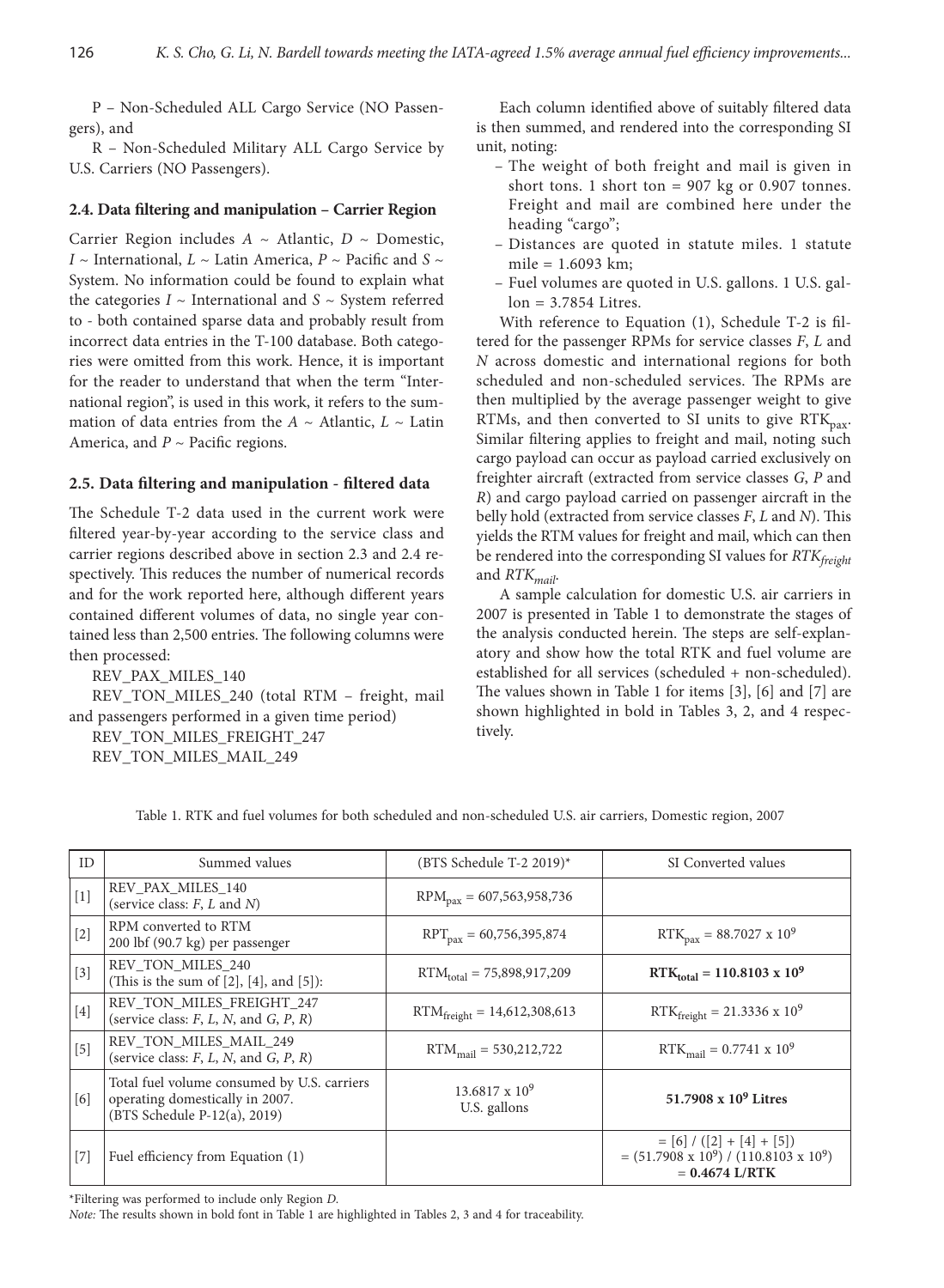### **3. Results**

The fuel volumes used across domestic and international regions on an annual basis for both scheduled and nonscheduled services are sourced from BTS Schedule P-12(a) (2019), converted into litres, and presented in Table 2.

Likewise, the RTK values, denoting the productivity across domestic and international regions for both scheduled and non-scheduled services, are presented in Table 3 on an annual basis.

Finally, the ICAO fuel efficiency metric, η, is determined by dividing the fuel volumes presented in Table 2 by the corresponding RTK values shown in Table 3.

The data from Table 4 is plotted graphically as follows: Figure 1 shows how the fuel efficiency has changed [improved] with time for all services operated domestically and internationally by U.S. air carriers between 2005–2018; the component data for the scheduled services and the nonscheduled services is displayed in Figures 2 and 3 respectively. Since the metric used for fuel efficiency is expressed in terms of litres per RTK, then the smaller the number for η, the better the performance in fuel efficiency.

Despite the lack of a uniform reduction in η every year, the general downward trend shown in Figure 1 clearly shows a definite improvement in fuel efficiency, η,

Table 2. Annual fuel consumption (Litres x  $10^9$ ) of U.S. air carriers on an annual basis

| Year |        | Non-Scheduled Service |        |         | Scheduled Service |         | All Services<br>(Scheduled + Non-Scheduled<br>Services) |         |         |  |
|------|--------|-----------------------|--------|---------|-------------------|---------|---------------------------------------------------------|---------|---------|--|
|      | Dom    | Intl                  | Total  | Dom     | Intl              | Total   | Dom                                                     | Intl    | Total   |  |
| 2005 | 2.6180 | 3.5630                | 0.1543 | 50.2861 | 19.0796           | 69.3657 | 52.9041                                                 | 2.6159  | 75.5201 |  |
| 2006 | 0.5555 | 0.0185                | 5.5736 | 49.2838 | 19.7610           | 69.0447 | 51.8389                                                 | 22.7791 | 74.6184 |  |
| 2007 | 0.5851 | 0.9394                | 0.5244 | 49.2058 | 20.5472           | 69.7530 | 51.7908                                                 | 23.4866 | 75.2774 |  |
| 2008 | 0.8184 | 0.5658                | 3.3845 | 47.2018 | 20.8534           | 68.0556 | 48.0206                                                 | 23.4192 | 71.4398 |  |
| 2009 | 0.7260 | 2.4026                | 3.1286 | 42.1975 | 19.2549           | 61.4523 | 42.9235                                                 | 21.6575 | 64.5810 |  |
| 2010 | 0.7578 | 3.0090                | 3.7672 | 41.8541 | 19.8602           | 61.7143 | 42.6120                                                 | 22.8696 | 65.4815 |  |
| 2011 | 0.7840 | 3.7915                | 4.5754 | 40.9896 | 20.8992           | 61.8888 | 41.7735                                                 | 24.6907 | 66.4642 |  |
| 2012 | 0.7635 | 3.3505                | 4.1140 | 38.7550 | 21.2785           | 60.0336 | 39.5185                                                 | 24.6290 | 64.1476 |  |
| 2013 | 0.6844 | 2.7963                | 3.4807 | 38.4450 | 21.7608           | 60.2058 | 39.1298                                                 | 24.5571 | 63.6869 |  |
| 2014 | 0.6280 | 0.5967                | 2.2251 | 38.9617 | 22.3320           | 61.2941 | 39.5901                                                 | 23.9291 | 63.5188 |  |
| 2015 | 0.7094 | 1.6364                | 0.3458 | 40.6598 | 22.6682           | 63.3284 | 41.3692                                                 | 24.3046 | 65.6742 |  |
| 2016 | 0.7809 | 1.5800                | 2.3610 | 42.2728 | 22.2480           | 64.5212 | 43.0537                                                 | 23.8284 | 66.8821 |  |
| 2017 | 0.9358 | 0.8416                | 2.7770 | 42.9281 | 22.5414           | 65.4698 | 43.8638                                                 | 24.3830 | 68.2468 |  |
| 2018 | 1.1440 | 0.1906                | 3.3346 | 44.8431 | 22.7901           | 67.6332 | 45.9859                                                 | 24.9803 | 70.9662 |  |

Table 3. Revenue Tonne-kilometres (RTKs x  $10<sup>9</sup>$ ) for U.S. air carriers on an annual basis

| Year |        | Non-Scheduled Service |        |          | Scheduled Service |          | All Services<br>(Scheduled + Non-Scheduled<br>Services) |         |          |
|------|--------|-----------------------|--------|----------|-------------------|----------|---------------------------------------------------------|---------|----------|
|      | Dom    | Intl                  | Total  | Dom      | Intl              | Total    | Dom                                                     | Intl    | Total    |
| 2005 | 4.0824 | 4.3335                | 8.4159 | 104.1350 | 49.9161           | 154.0510 | 108.2174                                                | 54.2495 | 162.4669 |
| 2006 | 3.4946 | 3.8239                | 7.3186 | 104.8494 | 53.3636           | 158.2129 | 108.3440                                                | 57.1875 | 165.5315 |
| 2007 | 3.2916 | 3.6512                | 6.9427 | 107.5188 | 55.8152           | 163.3339 | 110.8103                                                | 59.4663 | 170.2766 |
| 2008 | 2.4053 | 2.1668                | 4.5721 | 102.8236 | 56.4234           | 159.2470 | 105.2289                                                | 58.5902 | 163.8191 |
| 2009 | 1.8141 | 1.8683                | 3.6824 | 96.2980  | 52.3289           | 148.6269 | 98.1122                                                 | 54.1972 | 152.3093 |
| 2010 | 1.8610 | 2.3544                | 4.2154 | 98.8914  | 58.0693           | 156.9607 | 100.7524                                                | 60.4237 | 161.1761 |
| 2011 | 1.6621 | 2.4714                | 4.1335 | 100.0907 | 59.2481           | 159.3388 | 101.7528                                                | 61.7195 | 163.4723 |
| 2012 | 1.8605 | 2.0064                | 3.8669 | 100.9470 | 59.3575           | 160.3045 | 102.8075                                                | 61.3639 | 164.1714 |
| 2013 | 2.0124 | 2.5103                | 4.5228 | 102.2248 | 58.9923           | 161.2171 | 104.2373                                                | 61.5026 | 165.7399 |
| 2014 | 2.3564 | 2.7049                | 5.0613 | 105.1303 | 60.1573           | 165.2875 | 107.4867                                                | 62.8622 | 170.3488 |
| 2015 | 2.7810 | 3.4092                | 6.1903 | 110.1931 | 60.3723           | 170.5654 | 112.9741                                                | 63.7816 | 176.7557 |
| 2016 | 3.1098 | 3.2853                | 6.3951 | 114.8584 | 60.8541           | 175.7125 | 117.9683                                                | 64.1394 | 182.1076 |
| 2017 | 4.2843 | 3.3468                | 7.6311 | 119.1150 | 64.6228           | 183.7378 | 123.3993                                                | 67.9696 | 191.3689 |
| 2018 | 5.1631 | 3.2609                | 8.4240 | 124.8420 | 67.1757           | 192.0176 | 130.0050                                                | 70.4366 | 200.4416 |

|        | Non-Scheduled Service |        |          | Scheduled Service |          |          | All Services<br>(Scheduled + Non-Scheduled<br>Services) |        |
|--------|-----------------------|--------|----------|-------------------|----------|----------|---------------------------------------------------------|--------|
| Dom    | Intl                  | Total  | Dom      | Intl              | Total    | Dom      | Intl                                                    | Total  |
| 4.0824 | 4.3335                | 8.4159 | 104.1350 | 49.9161           | 154.0510 | 108.2174 | 54.2495                                                 | 162.46 |
| 3.4946 | 3.8239                | 7.3186 | 104.8494 | 53.3636           | 158.2129 | 108.3440 | 57.1875                                                 | 165.53 |
| 3.2916 | 3.6512                | 6.9427 | 107.5188 | 55.8152           | 163.3339 | 110.8103 | 59.4663                                                 | 170.27 |
| 2.4053 | 2.1668                | 4.5721 | 102.8236 | 56.4234           | 159.2470 | 105.2289 | 58.5902                                                 | 163.81 |
| 1.8141 | 1.8683                | 3.6824 | 96.2980  | 52.3289           | 148.6269 | 98.1122  | 54.1972                                                 | 152.30 |
| 1.8610 | 2.3544                | 4.2154 | 98.8914  | 58.0693           | 156.9607 | 100.7524 | 60.4237                                                 | 161.17 |
| 1.6621 | 2.4714                | 4.1335 | 100.0907 | 59.2481           | 159.3388 | 101.7528 | 61.7195                                                 | 163.47 |
| 1.8605 | 2.0064                | 3.8669 | 100.9470 | 59.3575           | 160.3045 | 102.8075 | 61.3639                                                 | 164.17 |
| 2.0124 | 2.5103                | 4.5228 | 102.2248 | 58.9923           | 161.2171 | 104.2373 | 61.5026                                                 | 165.73 |
| 2.3564 | 2.7049                | 5.0613 | 105.1303 | 60.1573           | 165.2875 | 107.4867 | 62.8622                                                 | 170.34 |
| 2.7810 | 3.4092                | 6.1903 | 110.1931 | 60.3723           | 170.5654 | 112.9741 | 63.7816                                                 | 176.75 |
| 3.1098 | 3.2853                | 6.3951 | 114.8584 | 60.8541           | 175.7125 | 117.9683 | 64.1394                                                 | 182.10 |
| 4.2843 | 3.3468                | 7.6311 | 119.1150 | 64.6228           | 183.7378 | 123.3993 | 67.9696                                                 | 191.36 |
| 51631  | 3.2600                | 9.1210 | 124.8420 | 671757            | 102.0176 | 130.0050 | 70 4366                                                 | 200A4  |

| All Services<br>(Scheduled + Non-Scheduled<br>Services) |         |          |  |  |  |  |  |  |
|---------------------------------------------------------|---------|----------|--|--|--|--|--|--|
| Dom                                                     | Intl    | Total    |  |  |  |  |  |  |
| 108.2174                                                | 54.2495 | 162.4669 |  |  |  |  |  |  |
| 108.3440                                                | 57.1875 | 165.5315 |  |  |  |  |  |  |
| 110.8103                                                | 59.4663 | 170.2766 |  |  |  |  |  |  |
| 105.2289                                                | 58.5902 | 163.8191 |  |  |  |  |  |  |
| 98.1122                                                 | 54.1972 | 152.3093 |  |  |  |  |  |  |
| 100.7524                                                | 60.4237 | 161.1761 |  |  |  |  |  |  |
| 101.7528                                                | 61.7195 | 163.4723 |  |  |  |  |  |  |
| 102.8075                                                | 61.3639 | 164.1714 |  |  |  |  |  |  |
| 104.2373                                                | 61.5026 | 165.7399 |  |  |  |  |  |  |
| 107.4867                                                | 62.8622 | 170.3488 |  |  |  |  |  |  |
| 112.9741                                                | 63.7816 | 176.7557 |  |  |  |  |  |  |
| 117.9683                                                | 64.1394 | 182.1076 |  |  |  |  |  |  |
| 123.3993                                                | 67.9696 | 191.3689 |  |  |  |  |  |  |
| 130.0050                                                | 70.4366 | 200.4416 |  |  |  |  |  |  |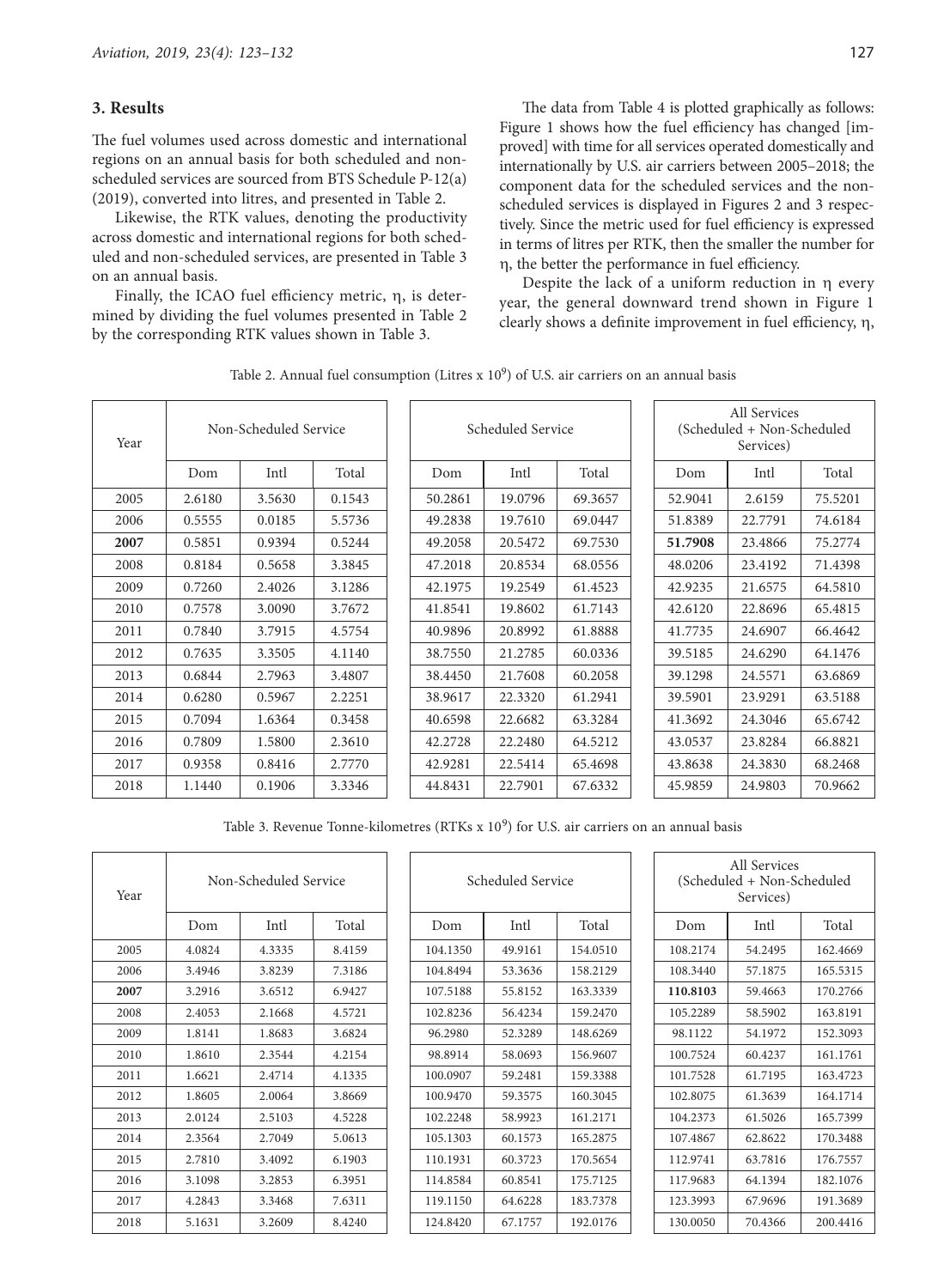| Year |        | Non-Scheduled Service |        |        | Scheduled Service |        | All Services<br>(Scheduled + Non-Scheduled<br>Services) |        |        |        |
|------|--------|-----------------------|--------|--------|-------------------|--------|---------------------------------------------------------|--------|--------|--------|
|      | Dom    | Intl                  | Total  | Dom    | Intl              | Total  |                                                         | Dom    | Intl   | Total  |
| 2005 | 0.6413 | 0.8161                | 0.7313 | 0.4829 | 0.3822            | 0.4503 |                                                         | 0.4889 | 0.4169 | 0.4648 |
| 2006 | 0.7313 | 0.7894                | 0.7616 | 0.4700 | 0.3703            | 0.4364 |                                                         | 0.4785 | 0.3983 | 0.4508 |
| 2007 | 0.7854 | 0.8051                | 0.7957 | 0.4576 | 0.3681            | 0.4271 |                                                         | 0.4674 | 0.3950 | 0.4421 |
| 2008 | 0.3402 | 1.1841                | 0.7403 | 0.4591 | 0.3696            | 0.4274 |                                                         | 0.4563 | 0.3997 | 0.4361 |
| 2009 | 0.4002 | 1.2860                | 0.8496 | 0.4382 | 0.3680            | 0.4135 |                                                         | 0.4375 | 0.3996 | 0.4240 |
| 2010 | 0.4072 | 1.2780                | 0.8937 | 0.4232 | 0.3420            | 0.3932 |                                                         | 0.4229 | 0.3785 | 0.4063 |
| 2011 | 0.4717 | 1.5341                | 1.1069 | 0.4095 | 0.3527            | 0.3884 |                                                         | 0.4105 | 0.4000 | 0.4066 |
| 2012 | 0.4104 | 1.6699                | 1.0639 | 0.3839 | 0.3585            | 0.3745 |                                                         | 0.3844 | 0.4014 | 0.3907 |
| 2013 | 0.3401 | 1.1139                | 0.7696 | 0.3761 | 0.3689            | 0.3734 |                                                         | 0.3754 | 0.3993 | 0.3843 |
| 2014 | 0.2665 | 0.5903                | 0.4396 | 0.3706 | 0.3712            | 0.3708 |                                                         | 0.3683 | 0.3807 | 0.3729 |
| 2015 | 0.2551 | 0.4800                | 0.3790 | 0.3690 | 0.3755            | 0.3713 |                                                         | 0.3662 | 0.3811 | 0.3716 |
| 2016 | 0.2511 | 0.4809                | 0.3692 | 0.3680 | 0.3656            | 0.3672 |                                                         | 0.3650 | 0.3715 | 0.3673 |
| 2017 | 0.2184 | 0.5503                | 0.3639 | 0.3604 | 0.3488            | 0.3563 |                                                         | 0.3555 | 0.3587 | 0.3566 |
| 2018 | 0.2216 | 0.6718                | 0.3958 | 0.3592 | 0.3393            | 0.3522 |                                                         | 0.3537 | 0.3546 | 0.3540 |

Table 4. Fuel Efficiency Values, η (Litres/RTK), for U.S. air carriers on an annual basis



Figure 1. Domestic, international, and total Fuel Efficiency Values η (L/RTK) for all U.S. air carriers on an annual basis: 2005–2018

over time. The annual percentage improvement in fuel efficiency can be gauged by using a simple difference technique applied to each year's data. However, the values for each year can fluctuate considerably and finding a single figure to represent a year-on-year improvement is difficult. An alternative method to obtain the average annual percentage improvement in η over the 9 years from 2010 to 2018, in accordance with the title problem, is to use the standard compound annual growth rate formula given by Equation (2).

$$
\eta_{2018} = \eta_{2010} \left( 1 + x\% \right)^9. \tag{2}
$$

Although this simple measure assumes uniform compound growth, and hides fluctuations such as the global financial crisis, it nonetheless provides a good indication of the longer term average improvement rate for the industry. Table 5 presents the solution for *x* in Equation (2) for domestic, international, and total U.S. air carrier fleets over the 9 years from 2010 to 2018. The negative number assigned to the percentage growth *x* indicates a year-onyear reduction [improvement].

Table 5. Domestic, international, and total U.S. air carrier fleet fuel efficiency improvements on an annual basis from 2010 to 2018

| Year | All Services (Scheduled and Non-<br>Scheduled Flights) | Source                                             |          |           |  |
|------|--------------------------------------------------------|----------------------------------------------------|----------|-----------|--|
|      | Domestic                                               | Intl<br>[Litres/RTK]   [Litres/RTK]   [Litres/RTK] | Total    |           |  |
| 2010 | 0.4229                                                 | 0.3785                                             | 0.4063   | Table 4   |  |
| 2018 | 0.3537                                                 | 0.3546                                             | 0.3540   | Table 4   |  |
| X    | $-1.97%$                                               | $-0.72%$                                           | $-1.52%$ | Eqn $(2)$ |  |

Although the overall total annual fuel efficiency improvement over the past 9 years is 1.52%, perhaps of more significance is the fact that U.S. international aviation fuel efficiency has improved by only 0.72% per annum between 2010 and 2018, well below IATA's 1.5% target (CNG2020, n.d.), while domestic U.S. aviation has improved by a more impressive  $1.97\%$  per annum<sup>10</sup>. This suggests:

- 1. there is an increased uptake of more efficient aircraft and/or other efficiency-improving changes in the domestic U.S. aviation market, such as increased passenger load factors year-on-year, and
- 2. international operations are already relatively

 $^{10}\,$  If the data for the full 14-year time span illustrated here (from 2005 to 2018) is utilised, the corresponding annual fuel efficiency improvement values are: Total, –1.93%; international, –1.15%; and domestic, –2.28%.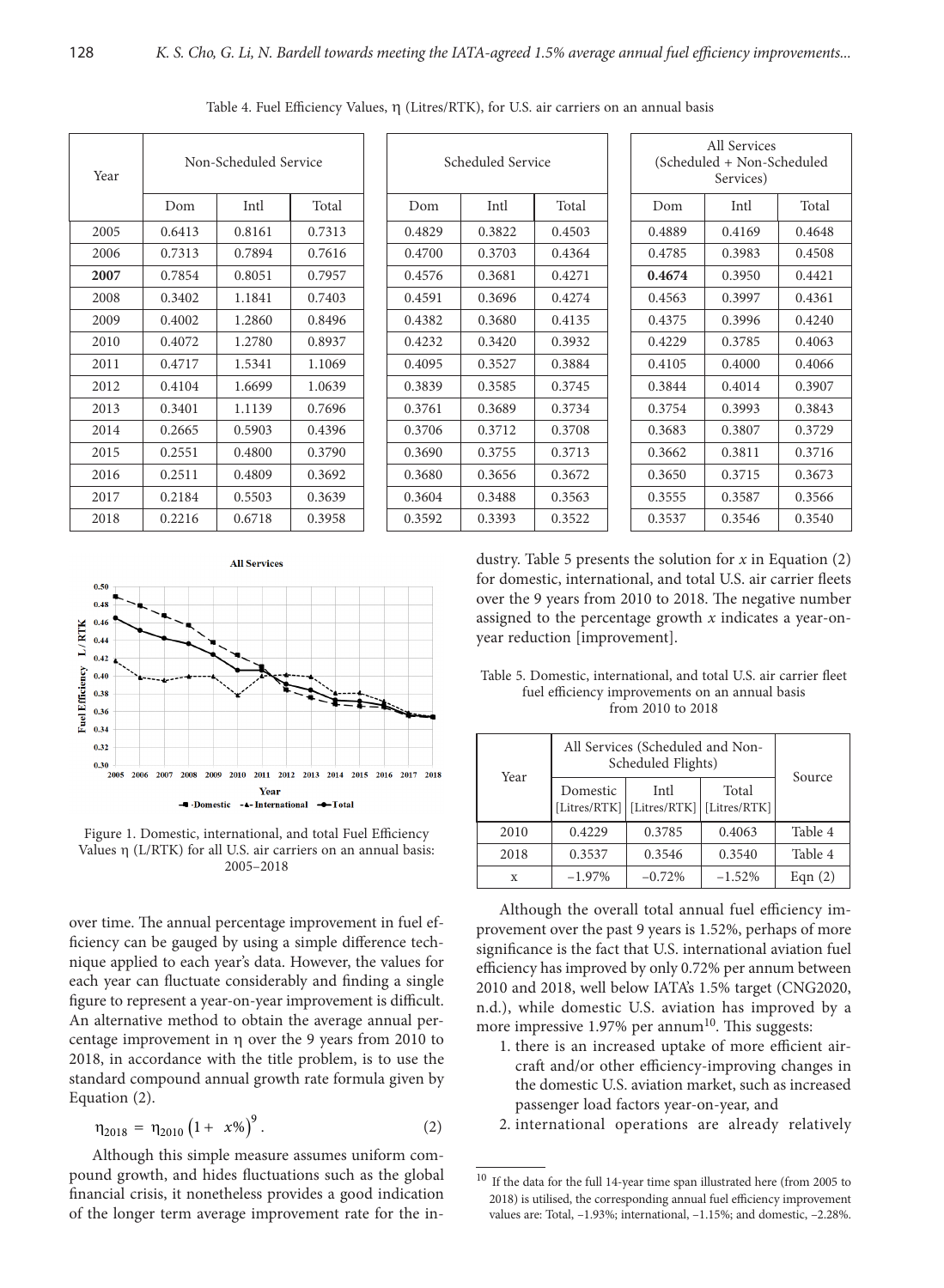efficient and any efficiency gains made in this market have less of an overall impact.

These year-on-year figures certainly imply that for the time being the fuel efficiency of U.S. air carriers is just keeping pace with the increased growth in air travel. It is also interesting to note from Table 2 that although Domestic RTKs always exceed International RTKs, the fuel efficiency trends shown in Figure 1 suggest U.S. domestic operations are generally much less fuel efficient. This has been noted previously by Bardell and Yue (2018), who showed that a large quantity of domestic flights in the U.S.A. occur over relatively short distances, and hence incur a fuel penalty.

Figures 2 and 3 show the contribution the scheduled and non-scheduled sectors respectively make to the total fuel efficiency shown in Figure 1. Clearly, scheduled flights dominate commercial U.S. air traffic and the data underlying Figure 2 also makes the main contribution to Figure 1. The effects of the global financial crisis (GFC) are apparent around 2009–2011. As reported by IATA (2010), "Airlines responded to the severity of the recession with an unprecedented reduction in both passenger and freight capacity. By the end of 2009, passenger capacity in international markets had shrunk 5%. Freight capacity was down 10%, and even more at its lowest point in mid-2009. These capacity cuts, combined with the upturns in demand, led to load factors rising very sharply from their early 2009 lows. By the end of the year, load factors had reached record highs".

Consequently, the fewer international flights that were available achieved higher load factors than normal which accounts for the sudden improvement in the fuel efficiency (from 0.368 L/RTK in 2009 to 0.342 L/RTK in 2010) of international flights at that time. Once market conditions improved, passenger and cargo load factors returned to pre-GFC levels and the fuel efficiency value of international flights slowly returned to its 2008 values. It peaked at around 0.371 L/RTK in 2014, but from then on, a gradual improvement is evident.

It is also possible, with the data presented in Table 4, to assess the relative contribution non-scheduled services make to U.S. aviation, and also to investigate the fuel efficiency of this sector. In a given year between 2005 and 2018, non-scheduled services accounted for anything from 3.5% to 8% of the total fuel volume consumed whilst carrying between 2.5% to 5% of total RTKs in the U.S. market. It is evident that until 2015, non-scheduled operations were significantly less fuel-efficient than scheduled services and delivered poor returns on a L/RTK performed basis (see Figure 3).

From Figure 3, it is apparent the non-scheduled sector performed poorly in terms of fuel efficiency from 2005 to 2015, and especially between 2010 to 2014 in the international arena; understanding the reason why is harder to explain. It is noted that the fuel efficiency in the domestic and international sectors diverged significantly in 2007 and has only begun to converge again since 2014. One major characteristic of the non-scheduled industry is that companies generally operate on the basis of full-plane sales. Hence the poor fuel efficiency demonstrated in Figure 3 cannot simply be ascribed to poor passenger or cargo load factors. However, for the period in question, poor load factors do, in fact, appear to be the underlying reason why the non-scheduled international sector performed so badly in comparison with the non-scheduled domestic sector. Between 2008 and 2013 the L/RTK performed in the non-scheduled international sector were more than double those achieved by the corresponding non-scheduled domestic sector. Whilst there is no single identifiable cause for this spike in L/RTK, the following two factors are offered as the most likely contributors:

– between 2010 to 2014 there were a lot of military ferry flights to the Middle East (Iraq, Syria, Yemen) and Afghanistan to support U.S. and coalition force military operations. Delivering hardware and personnel took priority over mission load factors and the fuel efficiency suffered accordingly. This is borne out by the RTK proportion of non-scheduled international military flights (service class  $N + R$ ) compared with the total number of non-scheduled international flights, which exceeded 40% in 2010 and 2011, but



Figure 2. Domestic, international, and total Fuel Efficiency Values (Litres/RTK) for scheduled U.S. air carriers on an annual basis: 2005–2018



Figure 3. Domestic, international, and total Fuel Efficiency Values (Litres/RTK) for non-scheduled U.S. air carriers on an annual basis: 2005–2018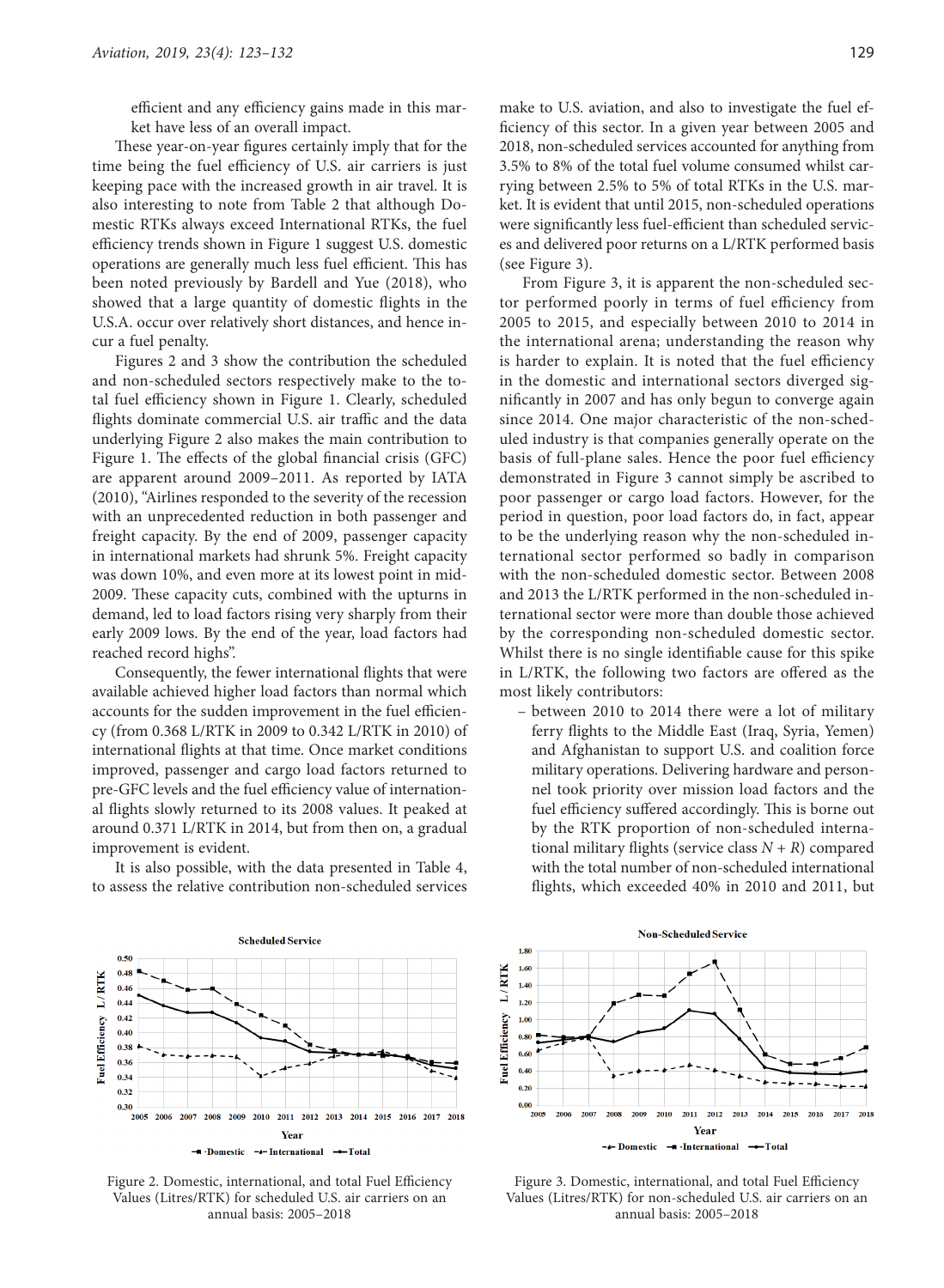then gradually decreased to 27% in 2012, 12% in 2013, and only 4% in 2014 (BTS Schedule T-2, 2019);

– As a knock-on consequence of the GFC, the RTK proportion for non-scheduled international freight flights (service class  $L + N + P + R$ ) compared with the total number of non-scheduled international flights plummeted in 2011–2012 by some 22%. Again, whilst capacity was also downsized, the net effect here was a drop in freight load factors which adversely affected the fuel efficiency during 2011–2012 (BTS Schedule T-2, 2019).

#### **4. Discussion**

The Air Transport Action Group (2018) recently claimed, "an average annual fuel efficiency of 2.1% has been achieved across the [world-wide] fleet between 2009 and 2016". The work presented here suggests a slightly less upbeat view based on a detailed review of U.S. air carriers, although a similar analysis of other aviation-centric markets, such as Europe, China, and S.E. Asia<sup>11</sup> might help account for the difference.

The use of biofuels has also received much attention in the literature (IATA, 2015). However, its use does not alter the fuel efficiency of a given aircraft, but it does help to reduce net emissions in line with IATA's (2009) second and third goals. The US BTS Schedule P-12(a) (2019) does not distinguish between the types of fuel (fossil fuel, biofuel) consumed, and further investigation shows that only one US airline – United Airlines – currently uses biofuel in regular operations. The quantities of biofuel used, whilst cost-competitive and on a commercial scale, are miniscule compared to fossil fuel usage (Australian Aviation, 2019), so it is safe to infer that the fuel quantities shown in Table 2 effectively refer only to fossil fuels. However, the gradual adoption of sustainable aviation fuel is a promising development and one which will play an increasingly important role in helping airlines reduce aviation emissions over the next 30 years.

According to historic trends, civil aircraft fuel efficiency has improved significantly in the past 40 years (IATA, 2010). Kharina and Rutherford (2015) estimated that the average fuel burn of new aircraft has reduced by approximately 45% from 1968 to 2014. The primary drivers that help improve an aircraft's fuel-efficiency (Air Transport Action Group, 2010) are

(i) Advances in propulsive efficiency are:

– All modern subsonic passenger jet aircraft use complex high-bypass turbofan engines. The continuing development of such engines, for example advanced highbypass turbofans, geared turbofans, and even open-rotor engines (Blockley et al., 2016; Pratt & Whitney Division, 2019; Benito & Alonso, 2018), promises to deliver substantial improvements in aviation fuel efficiency. It is noted that gains in engine efficiency eclipse any other gains that may be made (see (ii) and (iii)), as typified by the new generation of Airbus A320neo aircraft. These are essentially existing A320 airframes, albeit somewhat refined, complemented by newer, more efficient engines. It is claimed the new type delivers a 15% improvement in fuel efficiency (Stemart, 2015) – it is obviously the engines that are delivering the majority of this level of improvement. Boeing has adopted a similar approach with its 737MAX program.

(ii) Drag reduction through aerodynamic refinements:

– This includes various types of wing optimisation, the addition of blended winglets to reduce tip vortex drag, novel layouts or configurations, morphing structures, and even the application of riblets (García-Mayoral & Jiménez, 2011). NASA (2017) gives an overview of current and future research in this area.

(iii) Reducing the overall weight of the aircraft:

– This includes simplifying the onboard systems, the use of light-weight seats and cabin/galley equipment, reducing the weight of the auxiliary power unit and the belly-hold freight containers, and of course the adoption of carbon fibre composites for airframe primary structure (Hamerton & Mooring, 2012; Sádaba et al., 2015). Additive manufacture, or 3D printing, is also slowly finding its way into aerospace applications (Joshi & Sheikh, 2015) where it promises to help reduce aircraft weight while increasing customization and overall construction efficiency.

When the technological advances described in  $(i)$  – (iii) above are combined into a state-of-the-art twin-engine passenger aircraft, the fuel efficiency gains over the previous generation of comparable aircraft could possibly amount to 15%–20% (Stemart, 2015). Further technological advances at an operational level, such as optimising an airline's network, along with improvements in navigation and air traffic management (Airservices Australia, 2013), can also help airlines reduce flight times and fuel consumption on long-haul flights (Green Air, 2013).

Many of these technological developments have occurred in the past 5–10 years, and are reflected in the associated trends in fuel-efficiency improvement. As one of the wealthiest nations on earth, U.S. airlines tend to operate a relatively young fleet of passenger aircraft both domestically and internationally, and thus they reap the benefits of all the aforementioned efficiency gains as they become available. However, since other aviation regions worldwide are unlikely to match the same uptake of new aircraft as seen in the U.S., it would be misleading to extrapolate the current promising results to a global level. Indeed, as worldwide airlines update their individual fleets, it is common for many older aircraft to be on-sold to lower-income aviation markets in developing countries, or re-purposed as passenger-to-freighter conversions. Hence, whilst technological improvements are just managing to keep U.S. air carriers abreast of IATA's ambitious target (CNG2020, n.d.), at a global level the dominance of types older than 10 years will continue to be a drag on global aircraft fuel efficiency (IATA, 2018a).

 $^{11}$  The lack of publicly available databases that share relevant information from these regions is regrettable.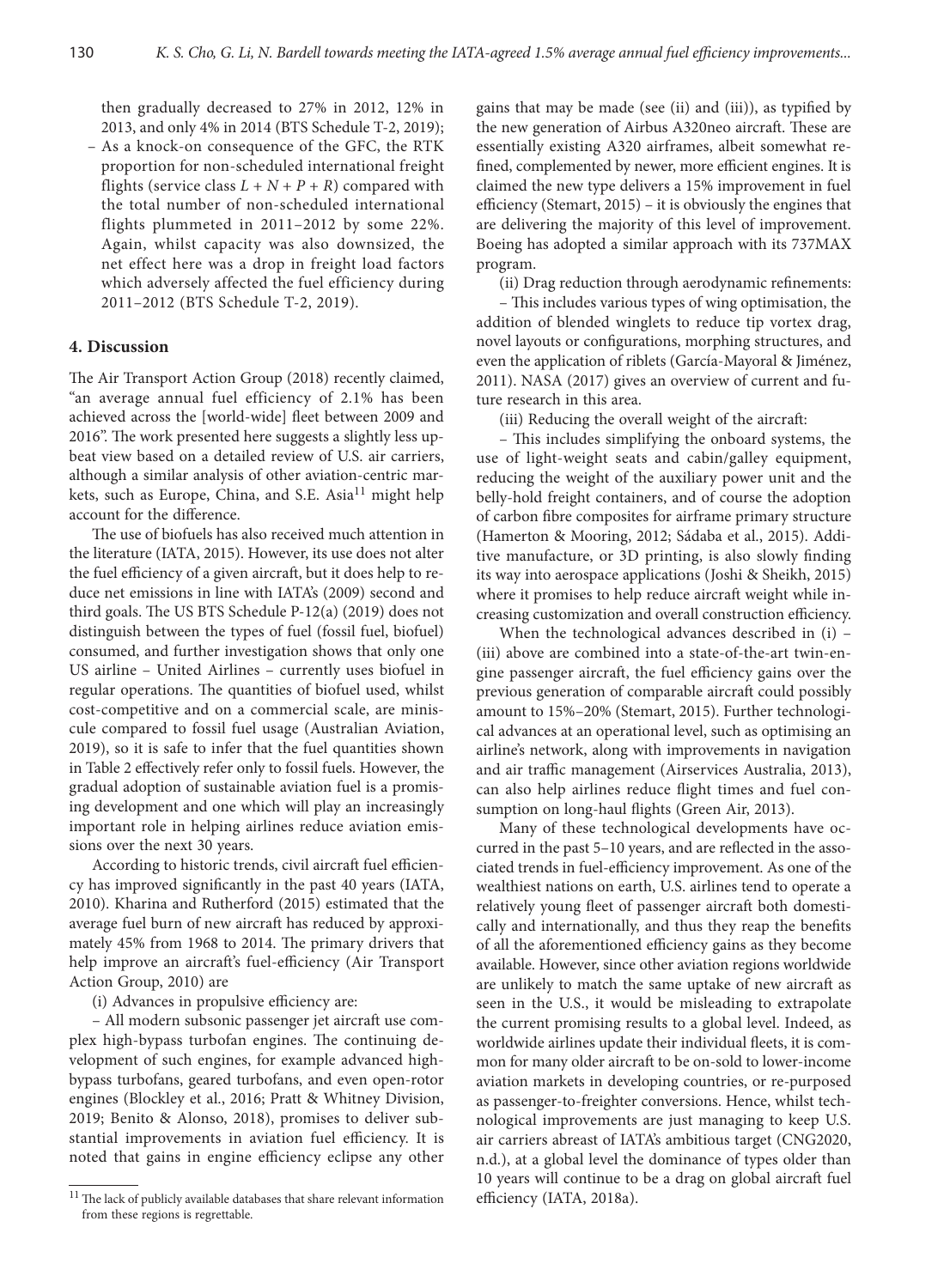# **Conclusions**

This paper has examined the progress in fuel efficiency made by U.S. air carriers over the past decade. A longer time-span, from 2005 to 2018 has been considered, which helps establish the longer-term trend and smooths any irregularities, like the sudden market downturn in the aftermath of the global financial crisis. Whilst nonscheduled services contribute less than 10% of total U.S. aviation, the fuel efficiency of this sector has, until recently, been significantly worse than that demonstrated by the scheduled sector. This has, in turn, adversely affected the overall performance of the total aviation industry in the U.S. However, some recent welcome improvements in L/RTK within the non-scheduled sector bode well for the future.

U.S. air carriers have achieved an overall 1.52% annual fuel efficiency improvement over the years 2010 to 2018, which accords with the IATA-agreed annual 1.5% fuel efficiency improvement targeted for the decade from 2010 to 2020. This result suggests that U.S. air carriers are very likely to meet, or even marginally exceed, their IATA-agreed target by 2020. By inference, and subject to the caveats discussed in Section 1, it can be postulated that the remainder of the world's airlines will also achieve a similar result. Whilst improvements in aviation fuel efficiency continue, despite the increased numbers of passengers and flights, it is recognized this trend cannot continue indefinitely and some natural limit will soon be reached. This reinforces the urgency of all ICAO contracting states to actively pursue IATA's (2009) second and third goals, namely carbon neutral growth from 2020, and a reduction of 50% in net emissions by 2050 compared to 2005 levels. Whilst these ambitions involve many challenges which the global aviation industry has yet to solve, there are indications of progress that are encouraging, such as the recent second ICAO Conference on Aviation Alternative Fuels (CAAF2, 2017), which fully endorsed the 2050 ICAO Vision for Sustainable Aviation Fuels. Widespread adoption of initiatives like this will go a long way towards ensuring a carbon-neutral future for aviation (Staples et al., 2018).

### **Author contributions**

Nicholas Bardell conceived the study. Kit Sum Cho and Guanying Li were responsible for the design and development of the data analysis and collection. Nicholas Bardell, Kit Sum Cho and Guanying Li were responsible for data interpretation. Kit Sum Cho and Guanying Li wrote the first drafts of the article, which Nicholas Bardell subsequently edited, refined and rendered in this final form.

# **Disclosure statement**

All the authors of this paper hereby declare they have no competing financial, professional, or personal interests from other parties.

# **References**

- Airservices Australia. (2013). *Australian organised track structure – AUSOTS.* [https://www.airservicesaustralia.com/ausots/](https://www.airservicesaustralia.com/ausots/whatisaflextrack.asp) [whatisaflextrack.asp](https://www.airservicesaustralia.com/ausots/whatisaflextrack.asp)
- Air Transport Action Group. (2010). *Beginner's guide to aviation efficiency*. [http://large.stanford.edu/courses/2017/ph240/](http://large.stanford.edu/courses/2017/ph240/chhoa1/docs/atag-nov10.pdf) [chhoa1/docs/atag-nov10.pdf](http://large.stanford.edu/courses/2017/ph240/chhoa1/docs/atag-nov10.pdf)
- Air Transport Action Group. (2018). *Aviation benefit beyond borders.* [https://aviationbenefits.org/media/166344/abbb18\\_full](https://aviationbenefits.org/media/166344/abbb18_full-report_web.pdf)[report\\_web.pdf](https://aviationbenefits.org/media/166344/abbb18_full-report_web.pdf)
- Airbus. (2019). Global Market Forecast 2019–2038. [https://www.](https://www.airbus.com/aircraft/market/global-market-forecast.html) [airbus.com/aircraft/market/global-market-forecast.html](https://www.airbus.com/aircraft/market/global-market-forecast.html)
- Australian Aviation. (2019). *United airlines leads charge on biofuel commitment*. [https://australianaviation.com.au/2019/05/](https://australianaviation.com.au/2019/05/united-airlines-leads-charge-on-biofuel-commitment/) [united-airlines-leads-charge-on-biofuel-commitment/](https://australianaviation.com.au/2019/05/united-airlines-leads-charge-on-biofuel-commitment/)
- Babikian, R., Lukachko, S. P., & Waitz, I. A. (2002). The historical fuel efficiency characteristics of regional aircraft from technological, operational, and cost perspectives. *Journal of Air Transport Management*, *8*(6), 389–400. [https://doi.org/10.1016/S0969-6997\(02\)00020-0](https://doi.org/10.1016/S0969-6997(02)00020-0)
- Bardell, N. S., & Yue, H. (2018, Oct 31–Nov 02). A discussion about how efficiently the major US airlines are using their domestic fleets of Boeing 737-800 aircraft. *40th Australasian Transport Research Forum*. Darwin, Australia.
- Benito, A., & Alonso, G. (2018). 4 Aircraft design. In A. Benito & G. Alonso (Eds.), *Energy efficiency in air transportation, butterworth-heinemann* (pp. 45–75). [http://www.sciencedi](http://www.sciencedirect.com/science/article/pii/B9780128125816000041)[rect.com/science/article/pii/B9780128125816000041](http://www.sciencedirect.com/science/article/pii/B9780128125816000041)
- Blockley, R., Agarwal, R., Collier, F., Schaefer, A., & Seabridge, A. (2016). *Green aviation*. John Wiley & Sons.
- Boeing. (2019). Commercial market outlook 2019–2038. [https://](https://www.boeing.com/commercial/market/commercial-market-outlook/) [www.boeing.com/commercial/market/commercial-market](https://www.boeing.com/commercial/market/commercial-market-outlook/)[outlook/](https://www.boeing.com/commercial/market/commercial-market-outlook/)
- Budd, L., Griggs, S., & Howarth, D. (2013). *Sustainable aviation futures*. Emerald Group Publishing. [https://doi.org/10.1108/](https://doi.org/10.1108/S2044-9941(2013)0000004018) [S2044-9941\(2013\)0000004018](https://doi.org/10.1108/S2044-9941(2013)0000004018)
- BTS Schedule T-100. (2019). *United States Department of Transportation, Bureau of Transportation Statistics, Air Carrier Statistics (Form 41 Traffic).* U.S. Carriers. <http://www.transtats.bts.gov>
- BTS Schedule P-12(a). (2019). *Bureau of Transportation Statistics (BTS), Airline Fuel Cost and Consumption (U.S. Carriers – All), United States Department of Transportation, Bureau of Transportation Statistics, Air Carrier Financial: Schedule P-12(a)*.<https://www.transtats.bts.gov/fuel.asp?pn=1>
- BTS Schedule T-2. (2019). *Bureau of Transportation Statistics (BTS), Schedule T-2, United States Department of Transportation, Bureau of Transportation Statistics, Air Carrier Summary: T2: U.S. Air Carrier Traffic And Capacity Statistics by Aircraft Type*. [https://www.bts.gov/browse-statistical-products-and-da](https://www.bts.gov/browse-statistical-products-and-data/bts-publications/data-bank-21-form-41-schedule-t-2-t-100)[ta/bts-publications/data-bank-21-form-41-schedule-t-2-t-100](https://www.bts.gov/browse-statistical-products-and-data/bts-publications/data-bank-21-form-41-schedule-t-2-t-100)
- CAAF2. (2017, 11–13 October). *Second ICAO Conference on Aviation and Alternative Fuels (CAAF2)*. Mexico City, Mexico. <https://www.icao.int/meetings/caaf2/pages/default.aspx>
- CNG2020. (n.d.). Resolution on the implementation of the aviation "CNG2020" strategy. *69th Annual General Meeting of the International Air Transport Association*. Geneva. [https://](https://www.iata.org/pressroom/pr/Documents/agm69-resolution-cng2020.pdf) [www.iata.org/pressroom/pr/Documents/agm69-resolution](https://www.iata.org/pressroom/pr/Documents/agm69-resolution-cng2020.pdf)[cng2020.pdf](https://www.iata.org/pressroom/pr/Documents/agm69-resolution-cng2020.pdf)
- Cui, Q., & Li, Y. (2015). Evaluating energy efficiency for airlines: An application of VFB-DEA. *Journal of Air Transport Management*, *44–45*, 34–41. <https://doi.org/10.1016/j.jairtraman.2015.02.008>